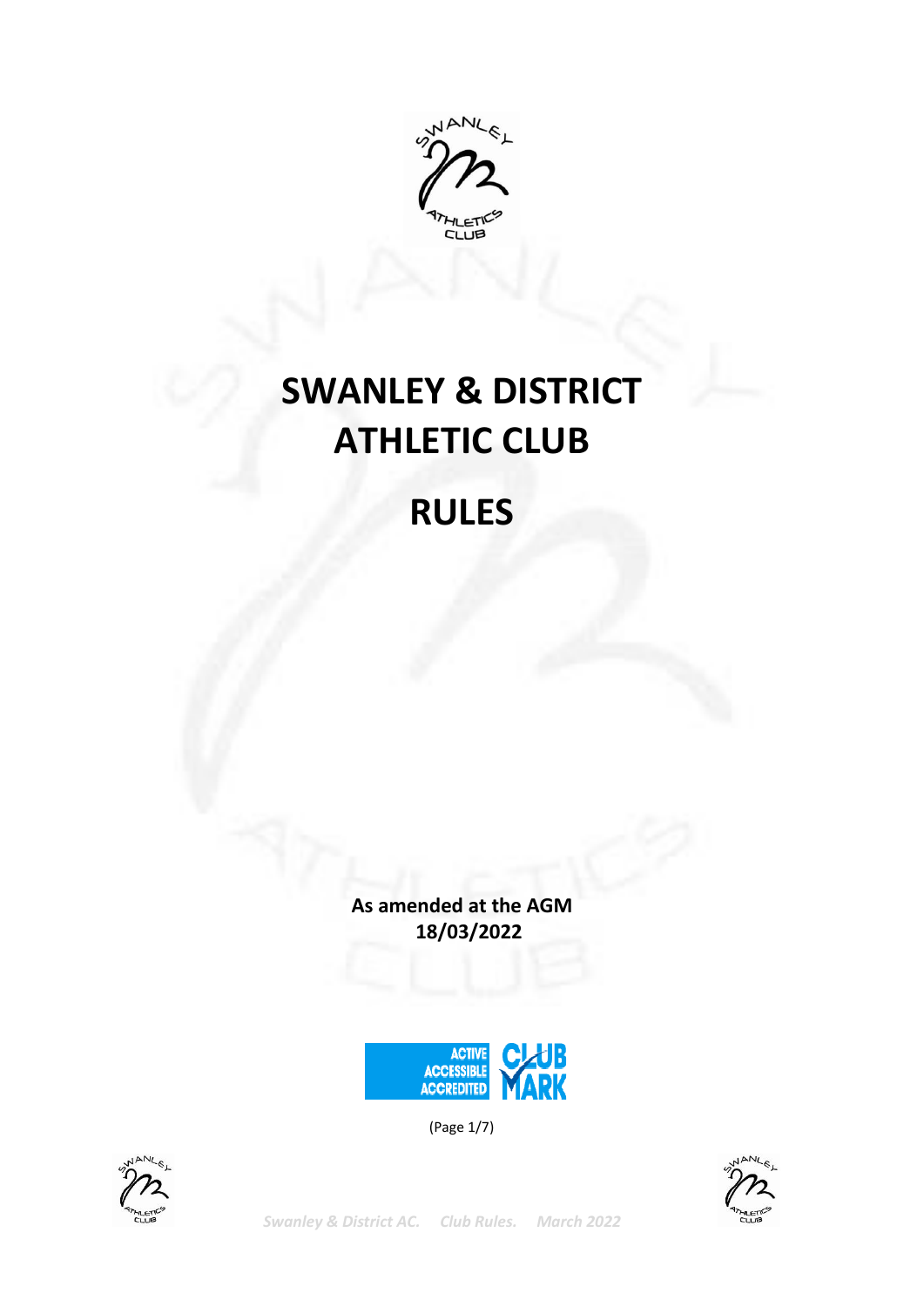# **SWANLEY & DISTRICT ATHLETIC CLUB**

# **RULES**

#### 1. **CLUB NAME**

The name of the Club shall be Swanley & District Athletic Club.

# 2. **CLUB COLOURS**

- a) The Club vest shall have yellow front and back panels and black and lemon sides. The word "Swanley" is to be clearly shown on both the front and back of the vest.
- b) The Club vest must be worn when representing the Club in competition.

#### 3. **AIMS AND AFFILIATIONS**

a) The Club is registered with UK Athletics and has obtained the accreditation of CLUBMARK showing it to be a well-managed Club with all the necessary policies and officers in place as required by the National Governing Body for Athletics.

It exists to provide competition and coaching in road racing, cross country, track, field and walking from the age of 10 years onwards.

 The Club also encourages members who are no longer able or no longer wish to take part in the competitive sports referred to in the previous paragraph, to remain in membership for social events, cycling, swimming, rambling or as club helpers.

b) The Club shall be affiliated to the ruling bodies that govern athletics in the UK and any other association approved by the members.

#### 4. **MEMBERSHIP**

- a) Membership is open to all persons who are accepted by the Committee and who abide by these rules.
- b) The Committee shall terminate the membership of any member who is six months or more in arrears with subscriptions.
- c) Each candidate for membership of the Club must apply in writing on the appropriate form.

(Page 2/7)



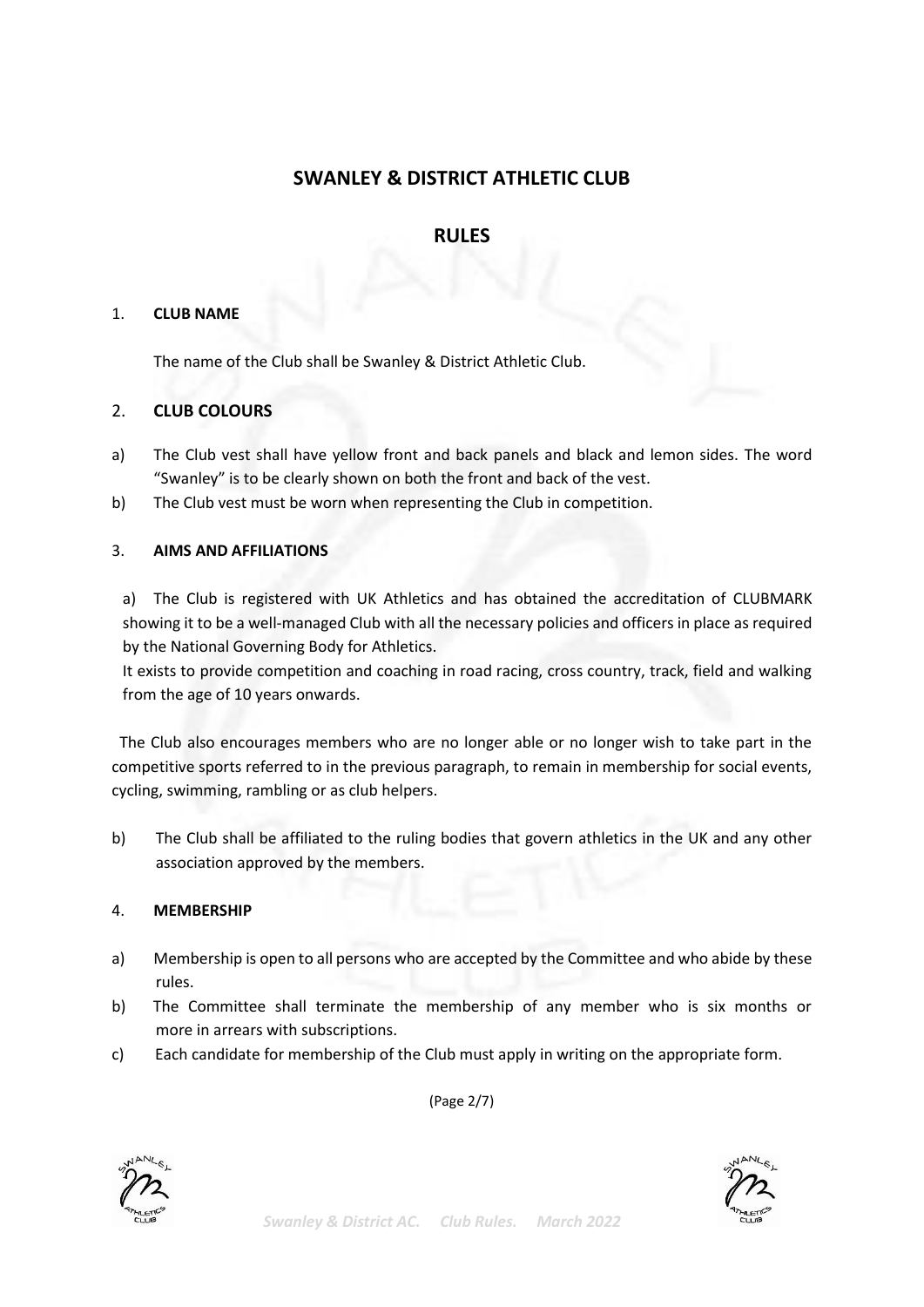- d) The minimum age for membership of the Club is ten years and a candidate for membership under the age of sixteen years must have parental/guardian consent.
- e) Subject to the agreement of the appropriate coach, juniors under ten years of age with at least one parent member may also join provided that the parent remains present during any organised training for this age group.
- f) Any member intending to resign or transfer to another athletic Club must do so in writing to the Secretary who will notify the member of his/her obligations under the regulations of the appropriate governing body.

# 5. **SECOND CLAIM CLUB MEMBERS**

- a) Applicants for membership who are members of another registered athletic Club may join as a second claim member, but may only compete for the Club in competitions which specifically state in rules that its competition is open to second claim members.
- b) Members who join another club as second claim do so on the clear understanding that Swanley & District A.C. has first claim in all road races, cross country events, and any other race organised under the rules of UK Athletics

#### 6. **SUBSCRIPTIONS**

The AGM shall determine the subscription rate which becomes due on the first day of April each year for the following classes of Membership –

Adult 1st Claim, Adult 2nd Claim, U18, Concessionary Honorary.

The rate of subscriptions for the forthcoming membership period is to be agreed at the AGM.





(Page 3/7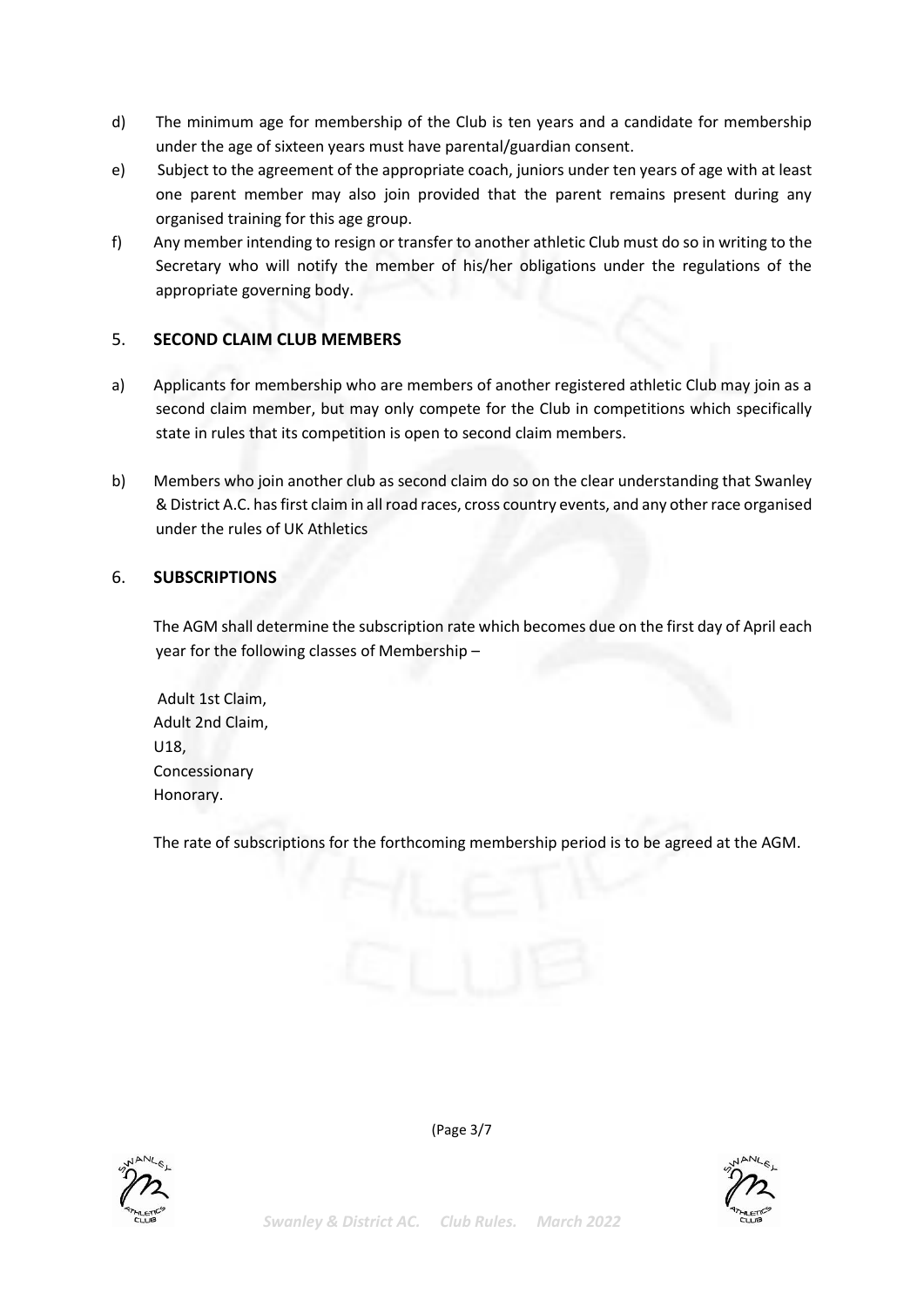# 7. **OFFICERS**

#### **Executive Committee**

The Executive Committee shall consist of :-

Chairperson

A Vice Chair

Secretary

Treasurer

Up to three other members, one of whom must be a woman, all of whom shall be elected at the AGM for a period of one year.

#### **Other Officers**

The AGM shall also elect each year:-

An Assistant Secretary An Assistant Treasurer

who will not form part of the Executive Committee except when deputising in the absence of the Secretary or Treasurer.

The Committee may also fill any vacancy or co-opt any member with special skills.

#### 8. **PROCEEDINGS OF THE EXECUTIVE COMMITTEE**

- a) No member may serve on the Committee with less than twelve months membership at the date of the AGM.
- b) The Committee shall meet at a place and time decided by them.
- c) The Committee shall have the power to determine any issue not provided for in these rules.
- d) Four Committee members shall form a quorum.
- e) In these rules the term Committee refers to the Executive Committee of the Club.

(Page 4/7)



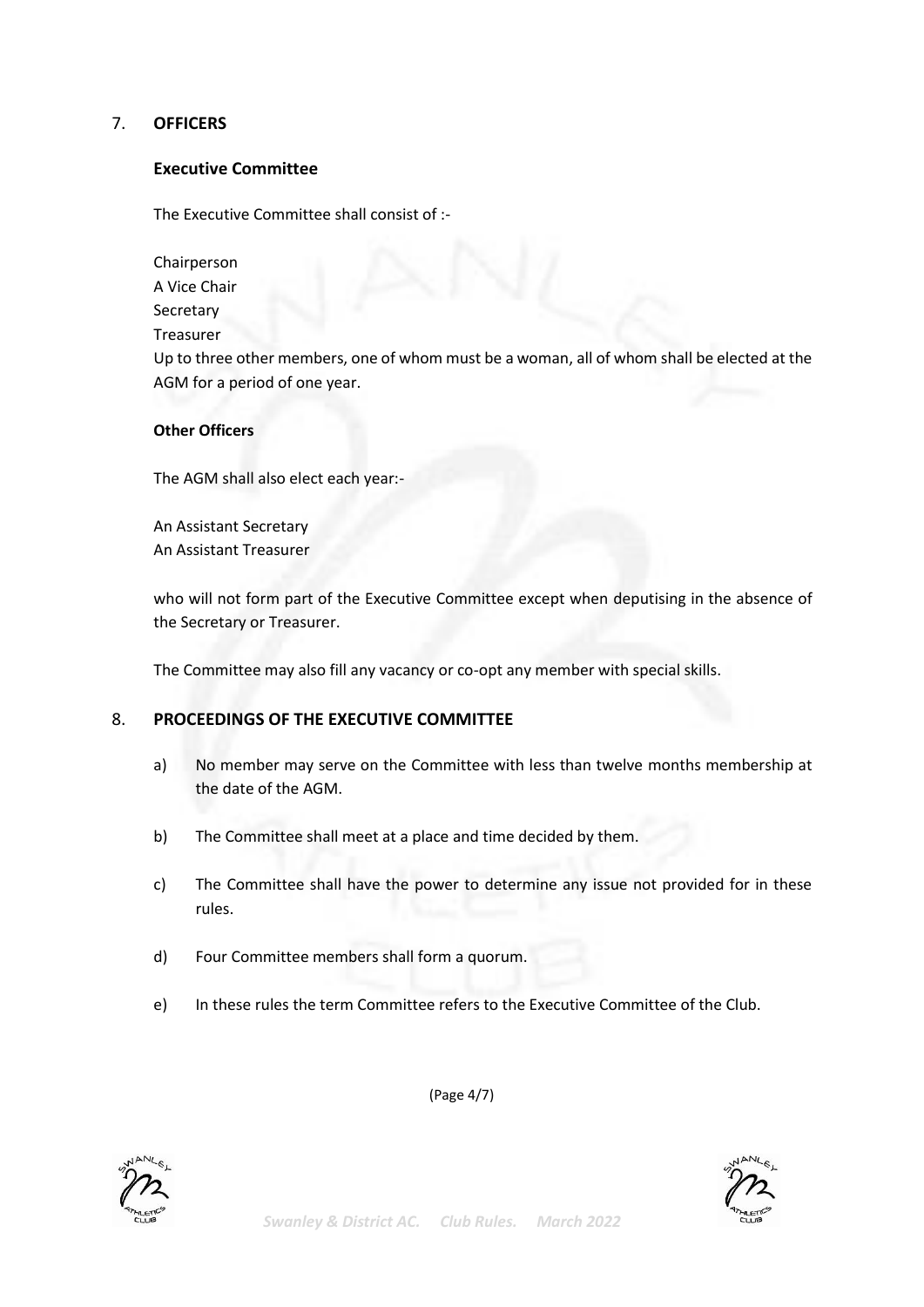#### 9. **TECHNICAL OFFICERS**

Club Development Officer, Child Welfare Officer, Senior Coach/Co-ordinator, Woman's Officer, all other coaches and any other specialist or technical officer required by UK Athletics or Clubmark Accreditation, shall be elected each year on recommendation of the Executive Committee who shall have responsibility for ensuring the correct and up to date qualifications are in place.

# 10. **AREAS OF RESPONSIBILITY**

Club members shall be elected at the AGM each as Press Officer, Road Races Director, Race Administrator, Social Secretary, Membership Secretary, IT Officer, Road Running/Track Organiser, Cross Country Organiser, Junior Group Organiser, Kit and Equipment Officer and Walking Group Organiser.

#### 11. **COUNCIL LIAISON OFFICER**

There shall also be elected each year at the AGM a Council Liaison Officer ("CLO") who must reside within the Parish of Swanley and whose responsibility it is to maintain links with the Swanley Town Council and Sevenoaks District Sports Council in respect of grant aid and the use of Council property.

#### 12. **HONORARY APPOINTMENTS**

- a) There may be an Honorary President and Honorary Vice Presidents elected at the AGM on the recommendation of the Committee.
- b) They shall remain in office for as long as they desire to do so and may attend meetings of the Committee in an advisory role without any voting rights.
- c) The AGM may elect other Honorary members who shall be non-competing members and who have represented the Club in competition, assisted the Club or acted for the Club in office or in any other capacity.





(Page 5/7)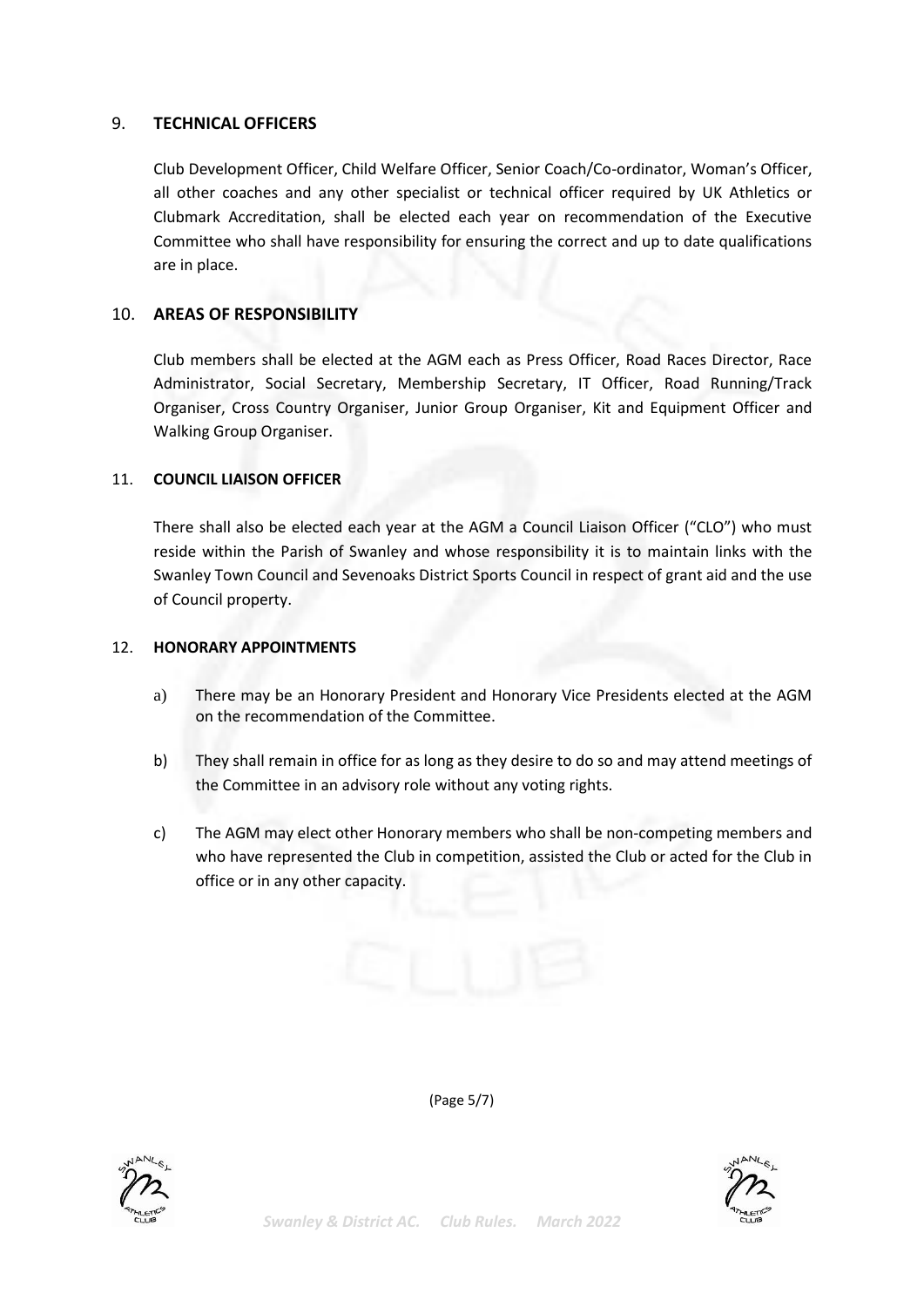# 13. **GENERAL MEETINGS OF THE CLUB**

- a) The AGM shall be held in February/March when the business will include:-
	- The adoption of the annual accounts
	- The election of an Auditor
	- The election of the Committee as per rule 7
	- To determine the annual subscription
	- To deal with any proposed changes to the rules.
- b) All members aged sixteen years and over may vote at the AGM.
- c) The Secretary will give fourteen days' notice of the meeting and any nominations for office or the Committee and any business which a member wishes to have included on the agenda must be notified to the Secretary in writing seven days before the meeting.
- d) Special meetings may be called by the Committee or by ten members petitioning the Secretary stating the business to be considered. The date, time and place of such a meeting will be determined by the Committee.
- e) Fifteen members shall form a quorum at the AGM or special meeting.

# 14. **CLUB POLICIES**

A copy of the Club Disciplinary Procedure, Child Protection Policy, Equity Statement, Codes of Conduct for Coaches, Officials, Volunteers, Parents/Carers and other Supporters and Junior Code of Conduct shall be kept on the Club noticeboard at all times and can be viewed and downloaded from the Club's website.

# 15. **COACHES**

- a) The Club operates a pool of coaches all of whom must ensure that their qualification remains up to date at all times.
- b) The Club will pay the relevant fees for members wishing to become coaches always provided that there is a vacancy in the coaching pool, and that they commit to assisting as required at coaching sessions including juniors.
- c) In the event that any coach is unable to continue coaching or wishes to change clubs, then any fees paid by the club in the previous 24 months, may be repayable to the club.

(Page 6/7)